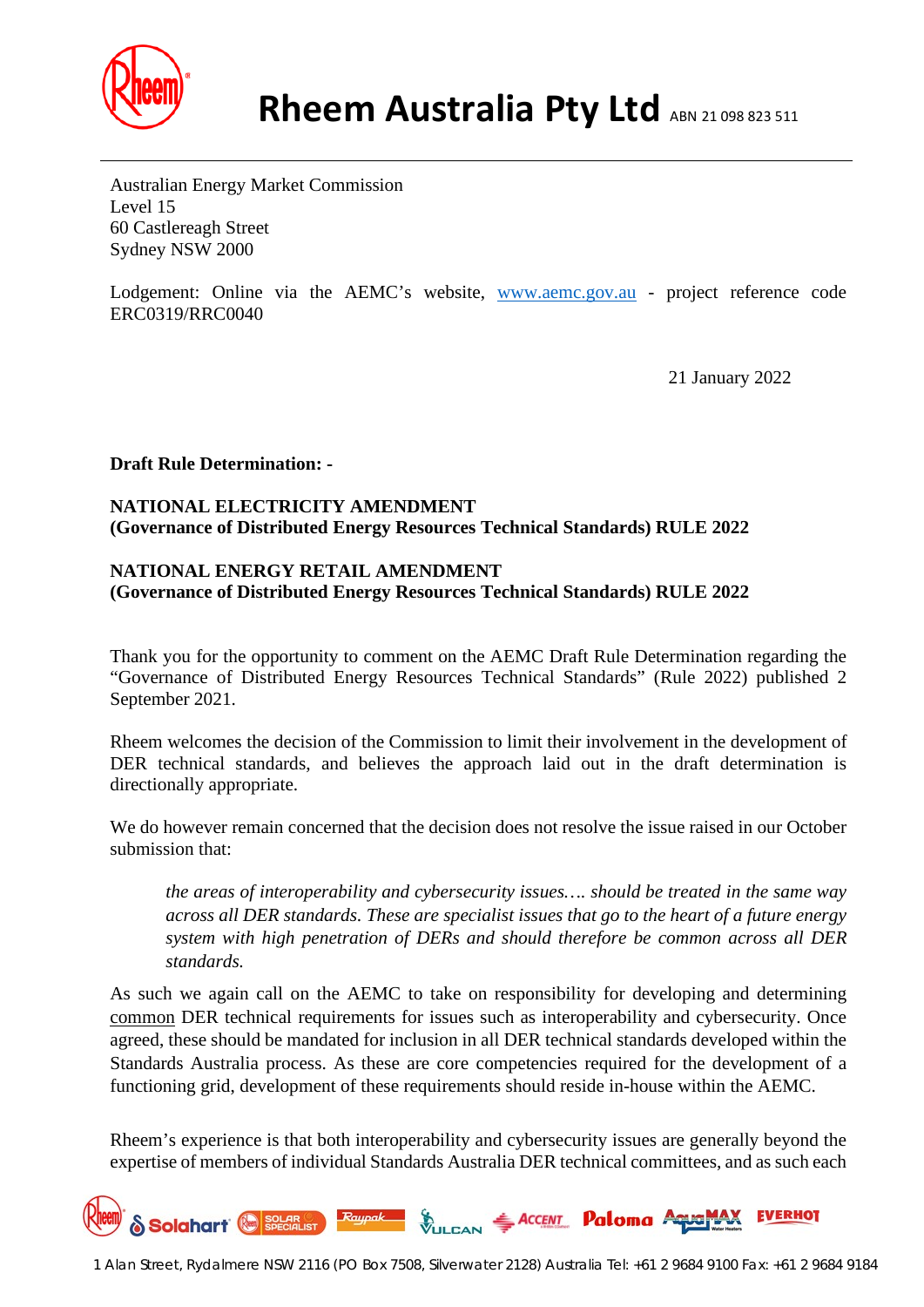committee is taking a different pathway in dealing with issues that should be common to all DER standards. This approach is fraught with risk, with the likelihood that a DER meeting one standard may not be capable of communicating with a DER meeting the requirements of another standard. Similarly, differing approaches to cybersecurity requirements have the potential to create back door access to the Australian energy network by bad faith actors.

\_\_\_\_\_\_\_\_\_\_\_\_\_\_\_\_\_\_\_\_\_\_\_\_\_\_\_\_\_\_\_\_\_\_\_\_\_\_\_\_\_\_\_\_\_\_\_\_\_\_\_\_\_\_\_\_\_\_\_\_\_\_\_\_\_\_\_\_\_\_\_\_\_\_\_\_\_\_\_\_\_\_

Whilst we understand and support the commission's concern that its' involvement in technical standards development could potentially stifle innovation, there should be no such concern regarding the establishment of common basic requirements for the good operation of the grid. If a common approach to these issues is not the responsibility of the AEMC, then who will ensure that DER installed on the grid will remain both controllable and secure?

Any enquiries related to the submission should initially be directed to myself.

Yours Sincerely

William.

**Ashraf Soas General Manager Transformation RHEEM AUSTRALIA PTY LTD** ashraf.soas@rheem.com.au M: +61 417 061 380

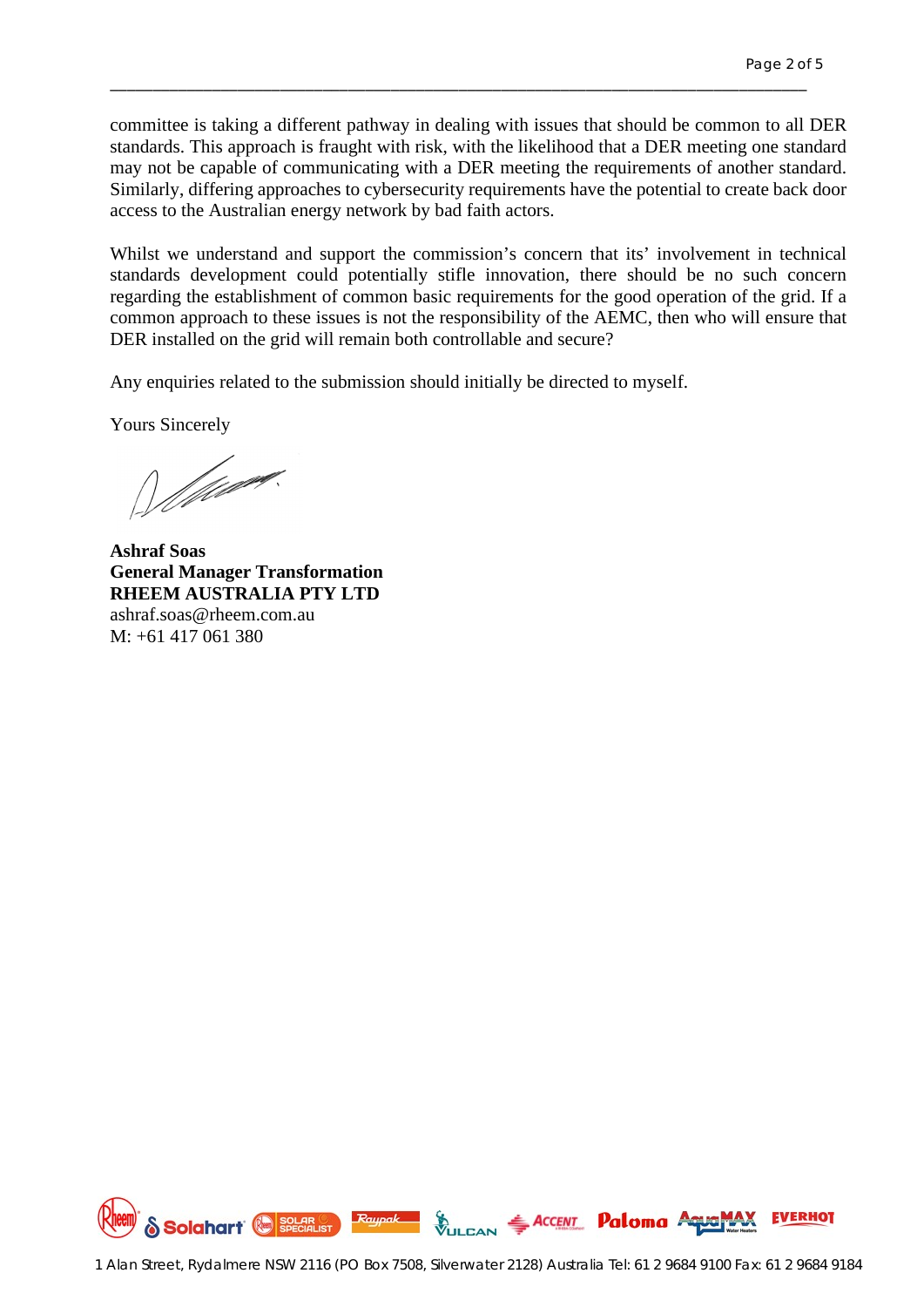In response to the Commission's Questions:

### QUESTION 1: ASSESSMENT FRAMEWORK?

o Rheem believes that the assessment framework should have safety as a first priority, with any balancing of variables only occurring between reliability and price. Product manufacturer's frequently deal with such trade-offs, however the safety of users is always given a greater importance than other considerations such as cost and ease of use. Given the higher level of risk associated with the electricity network, the same level of importance should be given to safety within the assessment criteria.

\_\_\_\_\_\_\_\_\_\_\_\_\_\_\_\_\_\_\_\_\_\_\_\_\_\_\_\_\_\_\_\_\_\_\_\_\_\_\_\_\_\_\_\_\_\_\_\_\_\_\_\_\_\_\_\_\_\_\_\_\_\_\_\_\_\_\_\_\_\_\_\_\_\_\_\_\_\_\_\_\_\_

- o Rheem would also suggest that an additional bullet point be added to the "price" criteria of the assessment to ensure that a "user pays" principle is embedded in any DER standards application:
	- **•** "Parties benefitting from any new governance arrangements are those most responsible for meeting the costs of the arrangements"

#### QUESTION 2: IDENTIFYING GOVERNANCE PROBLEMS?

- o Rheem disagrees with Dr Schott's characterisation of the Australian Standards process:
	- *the key concern with the overall Standards Australia process is that it is often slow. This means it is not fit for purpose given the fast-changing nature of DER technology and markets.*
- o Standards Australia's committee structure for the development of standards, whilst sometimes cumbersome, relies on the concept of consensus by all parties, and a rigorous balloting and public comment process. All of these elements are required to develop robust and sensible standards, and this process takes time. Fast tracking potentially inappropriate DER solutions to mitigate poor energy policy decisions would potentially create stranded DER assets and larger problems for consumers in the long term.
- o Rheem disagrees with the premise that the non-automatic adoption of Australian standards is a problem. Carrying out wide ranging consultation and justification for any new regulation or impost on stakeholders is an important component of any new regulation. This is now codified by the Commonwealth Government's May 2021 Regulatory Impact Analysis Guide for Ministers' Meetings and National Standard Setting Bodies. Automatic adoption of standards would eliminate this step of the regulatory process.
- o Rheem does agree that the AEMC has a role to play in the areas of interoperability and cybersecurity issues, which should be treated in the same way across all DER standards. These are specialist issues that go to the heart of a future energy system with high penetration of DERs and should therefore be common across all DER standards.

QUESTION 3: ASSESSING THE MARKET IMPACT OF IDENTIFIED PROBLEMS?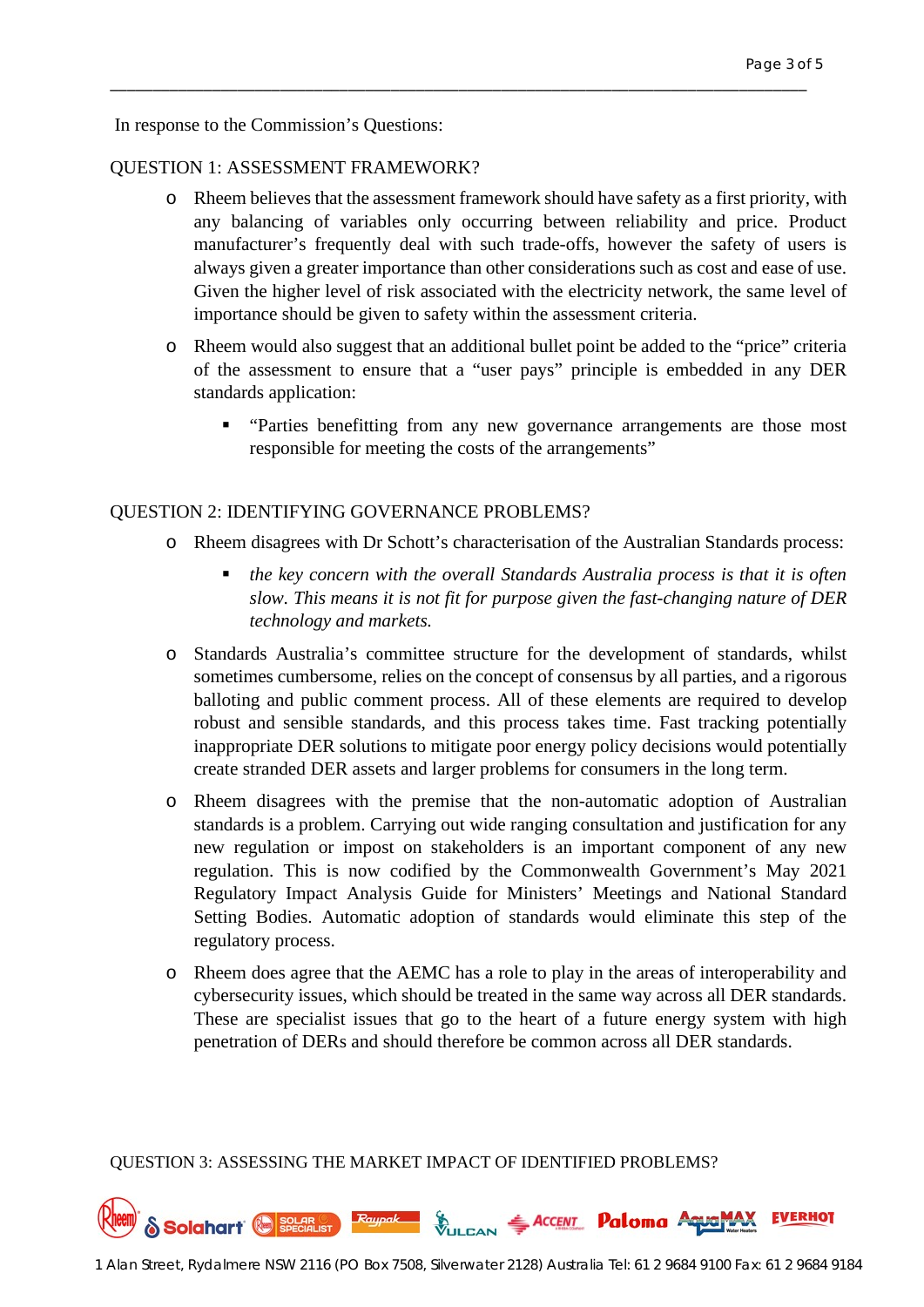o Rheem agrees that a national approach to the adoption of DER standards is preferable to the current situation that allows individual jurisdictions to attempt to rush their introduction. We are therefore supportive of some of the changes being made to the governance arrangements as laid out in the consultation. This does not, however, signal agreement that published DER standards should be automatically adopted without full community consultation and the publication of a regulatory impact statement.

\_\_\_\_\_\_\_\_\_\_\_\_\_\_\_\_\_\_\_\_\_\_\_\_\_\_\_\_\_\_\_\_\_\_\_\_\_\_\_\_\_\_\_\_\_\_\_\_\_\_\_\_\_\_\_\_\_\_\_\_\_\_\_\_\_\_\_\_\_\_\_\_\_\_\_\_\_\_\_\_\_\_

### QUESTION 4: DER TECHNICAL STANDARDS IN THE RULES?

- o Rheem believes that any new governance arrangements should be complementary to the existing Standards Australia process. The AEMC, however, should participate in the development of standards as well as providing direction on the issues of interoperability and cybersecurity.
- o The AEMC's involvement in developing the standards, and clear guidance on key technical issues, should shorten the development of new DER standards significantly.
- o Including DER standards in the NER would ensure that all jurisdictions acted as one, allowing manufacturers and suppliers to be certain regarding timings and requirements. This benefit, however, would only be a realisable benefit if individual jurisdictions are willing to give up their right to act unilaterally.

## QUESTION 5: WHO DEVELOPS AND MAINTAINS DER TECHNICAL STANDARDS?

- o Rheem proposes that the AEMC should only be responsible for determining or advising on common DER technical requirements for issues such as interoperability and cybersecurity. Once agreed, these should be mandated for inclusion in standards developed within the Standards Australia process. As these are core competencies required for the development of a functioning grid, development of these requirements should reside in-house within the AEMC
- o With the ongoing involvement of Standards Australia in this scenario, governance arrangements between the AEMC and Standards Australia would need to be developed.
- o Taking responsibility for standards development out of the current Standards Australia committee structure, with its broad stakeholder involvement, risks forgoing the knowledge necessary to ensure that new technical standards meet the NEM objectives of the safety, security and reliability of its system.
- o Rheem believes that the above approach is likely to reduce the time required to develop and implement new DER technical standards.
- o Developing an alternative path to standards development, using nominated consultants without a deep practical knowledge of the manufacture or use of the products under consideration, risks the development of academically/theoretically appropriate standards that fail in the real world.

QUESTION 6: HOW PRESCRIPTIVE SHOULD NEW GOVERNANCE ARRANGEMENTS BE?